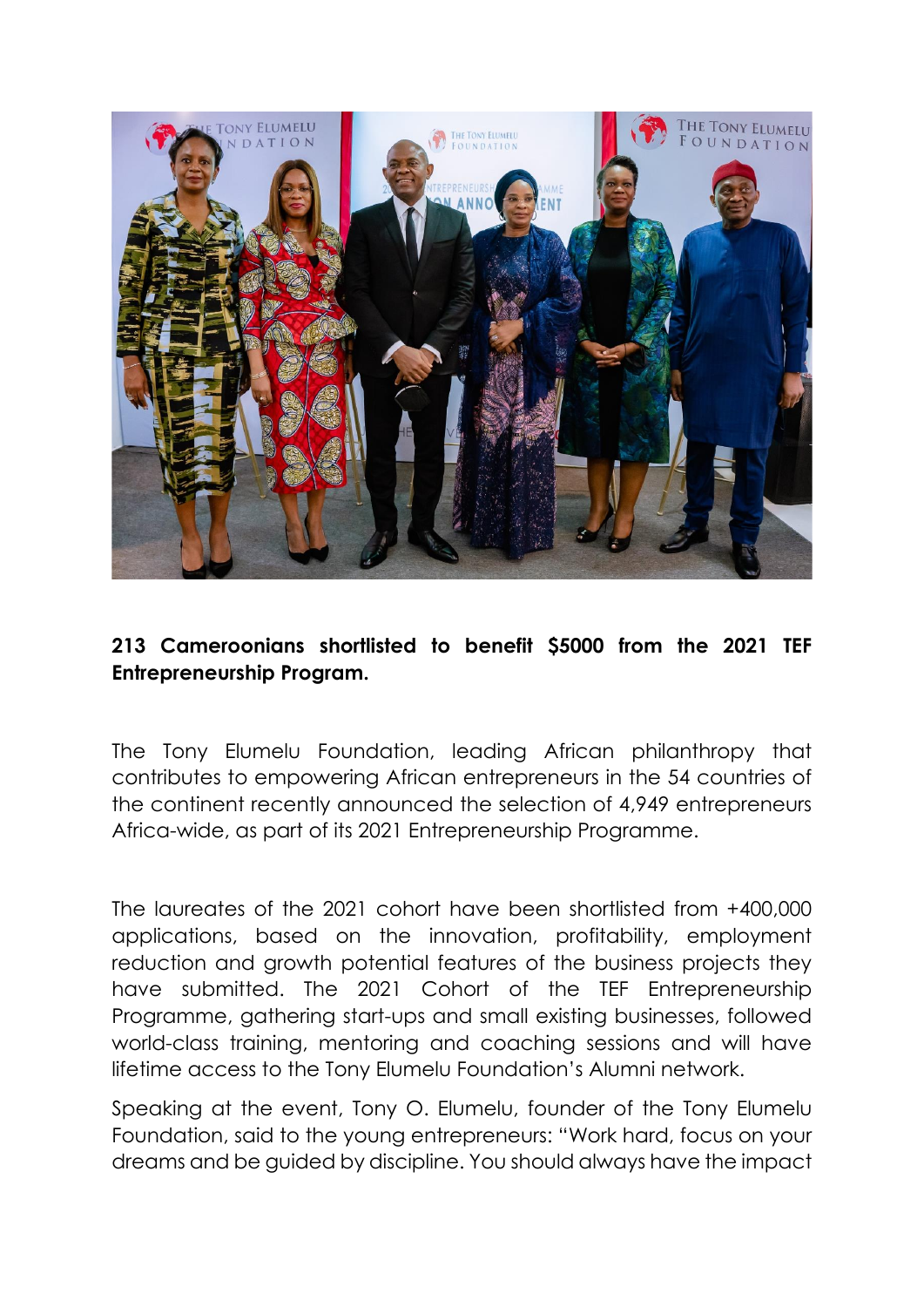in mind. The journey to entrepreneurship is not a long quiet river - there are ups and downs, but staying focused and resilient will ultimately bring success to you. The future of our continent is in your hands. What you do as entrepreneurs will highly contribute to take Africa out of poverty. I am happy that our women entrepreneurs are doing very well, with 68% representation this year."

He added that: "To our African leaders, these smart, dynamic, hardworking and resilient young Africans are ready to go. We must continue to create the right environment for our young people to succeed. We must understand that their success is our success on the continent. We must give them priority because nations and continents that put their people first are successful. My fellow colleagues business leaders, let us all understand that the 21st century and beyond, is about impact, legacy and how we work together to take people out of poverty. I feel so proud to see 5,000 young Africans start their own entrepreneurship journey today."

Another speaker at the event, the Deputy Director of UNDP Regional Office for Africa, Ms. Ahunna Eziakonwa said: "Our partnership with the Tony Elumelu Foundation on Youth Entrepreneurship stems from our belief that Africa may only succeed when young Africans have opportunities to bloom. That's what pushed us to invest over \$20 million in emerging African entrepreneurs since we signed our partnership with the Tony Elumelu Foundation. Our shared ambition is to empower 100,000 young African entrepreneurs over the next ten years across Africa, by admitting that entrepreneurship is the only way to make dreams come true.

Hauwa Liman, Founder of Afrik Abaya and Alumni of the 2015 TEF Entrepreneurship Programme, speaking in the panel with Tony Elumelu, said: "I am always proud to say that I was in the pioneering batch of the Tony Elumelu Foundation Entrepreneurship Programme. My company is located in Kaduna, Nigeria. I was selected in the Programme in 2015, and it opened up a lot of doors and opportunities for me. It's not just about the seed capital, but what really fascinated me about the program was the knowledge shared. I call it a mini-MBA curriculum because from the early stage of the idea, you are told how to articulate your business and I could build my first business plan. Networking, visibility